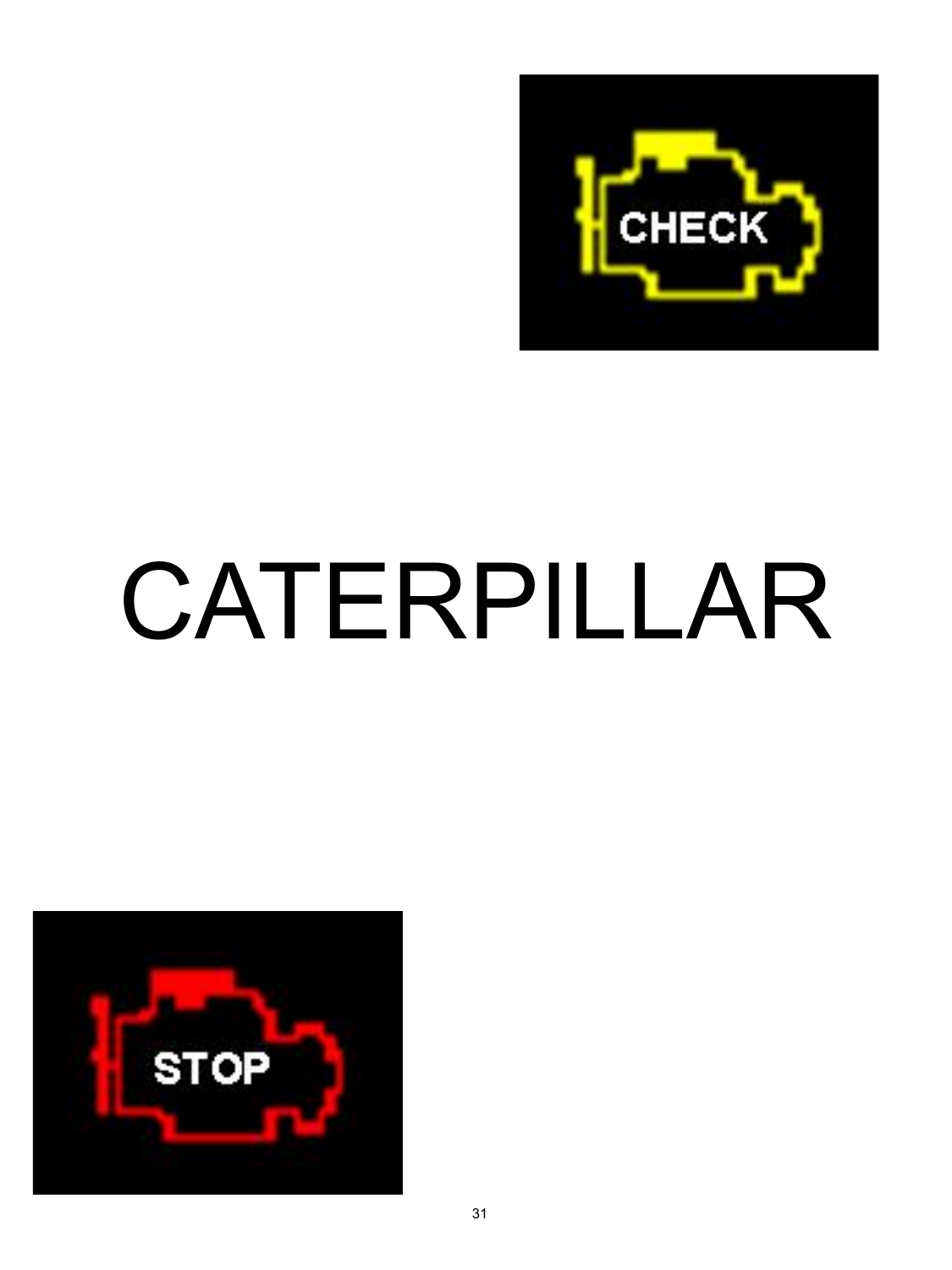# **ECU128 Caterpillar**

| <b>PID/SID</b> | <b>FMI</b>                |                          |                                           |
|----------------|---------------------------|--------------------------|-------------------------------------------|
| 1              | 11                        | injector solenoid cyl#1  | current below normal or open              |
| $\overline{2}$ | 11                        | injector solenoid cyl#2  | current below normal or open              |
| $\overline{3}$ | 11                        | injector solenoid cyl#3  | current below normal or open              |
| 4              | 11                        | injector solenoid cyl#4  | current below normal or open              |
| 5              | 11                        | injector solenoid cyl#5  | current below normal or open              |
| 6              | 11                        | injector solenoid cyl#6  | current below normal or open              |
| 22             | 13                        | ECU                      | speed signal calibration not performed    |
| 30             | 8                         | <b>PTO</b>               | PTO throttle signal invalid               |
| 30             | 13                        | <b>PTO</b>               | PTO throttle signal out of calibration    |
| 32             | 5                         | turbo wastegate solenoid | current below normal                      |
| 32             | 6                         | turbo wastegate solenoid | current above normal or shorted to ground |
| 32             | 11                        | turbo wastegate solenoid | current mismatch                          |
| 41             | 3                         | 8 volt supply            | voltage above normal or shorted high      |
| 41             | 4                         | 8 volt supply            | voltage below normal or shorted low       |
| 42             | 11                        | Injection Actuation Pump | output failure                            |
| 43             | $\overline{2}$            | ECU                      | key switch                                |
| 64             | $\mathbf 2$               | speed sensor             | loss of signal                            |
| 64             | 11                        | speed sensor             | erratic data signal                       |
| 70             | 5                         | intake heater            | current beow normal                       |
| 70             | 6                         | intake heater            | current above normal or shorted to ground |
| 71             | $\mathbf 1$               | idle                     | idle shutdown                             |
| 71             | 14                        | <b>PTO</b>               | PTO shutdown                              |
| 84             | 0                         | vehicle speed sensor     | over speed warning                        |
| 84             | $\mathbf{1}$              | vehicle speed sensor     | loss of signal                            |
| 84             | $\overline{c}$            | vehicle speed sensor     | erratic/incorrect data signal             |
| 84             | 8                         | vehicle speed sensor     | signal out of normal range                |
| 84             | 10                        | vehicle speed sensor     | abnornal rate of change                   |
| 84             | 14                        | vehicle speed sensor     | quick stop occurance                      |
| 91             | 8                         | throttle position        | invalid signal                            |
| 91             | 13                        | throttle position        | out of calibration                        |
| 94             | 1                         | fuel pressure            | low fuel pressure                         |
| 94             | 3                         | fuel pressure            | voltage above normal                      |
| 94             | $\overline{\mathbf{4}}$   | fuel pressure            | voltage below normal                      |
| 94             | 11                        | fuel pressure            | low cranking fuel pressure                |
| 96             | 3                         | fuel level               | voltage above normal                      |
| 96             | $\overline{\mathbf{4}}$   | fuel level               | voltage below normal                      |
| 100            | $\mathbf 1$               | oil pressure sensor      | low pressure warning                      |
| 100            | $\ensuremath{\mathsf{3}}$ | oil pressure sensor      | voltage above normal                      |
| 100            | $\overline{\mathbf{4}}$   | oil pressure sensor      | voltage below normal                      |
| 100            | 11                        | oil pressure sensor      | very low oil pressure                     |
| 102            | 1                         | intake mfld pres sensor  | low boost pressure                        |
| 102            | $\ensuremath{\mathsf{3}}$ | intake mfld pres sensor  | voltage above normal or shorted high      |
| 102            | $\overline{\mathbf{4}}$   | intake mfld pres sensor  | voltage below normal or open circuit      |
| 102            | $\boldsymbol{2}$          | intake mfld pres sensor  | data does not match current conditions    |
| 102            | $\overline{7}$            | intake mfld pres sensor  | not responding                            |
| 105            | $\ensuremath{\mathsf{3}}$ | intake mfld tem sensor   | voltage above normal or shorted high      |
| 105            | $\overline{\mathbf{4}}$   | intake mfld tem sensor   | voltage below normal or open circuit      |
| 105            | $\pmb{0}$                 | intake mfld tem sensor   | temperature above protection limit        |
| 105            | 11                        | intake mfld tem sensor   | very high intake air temperature          |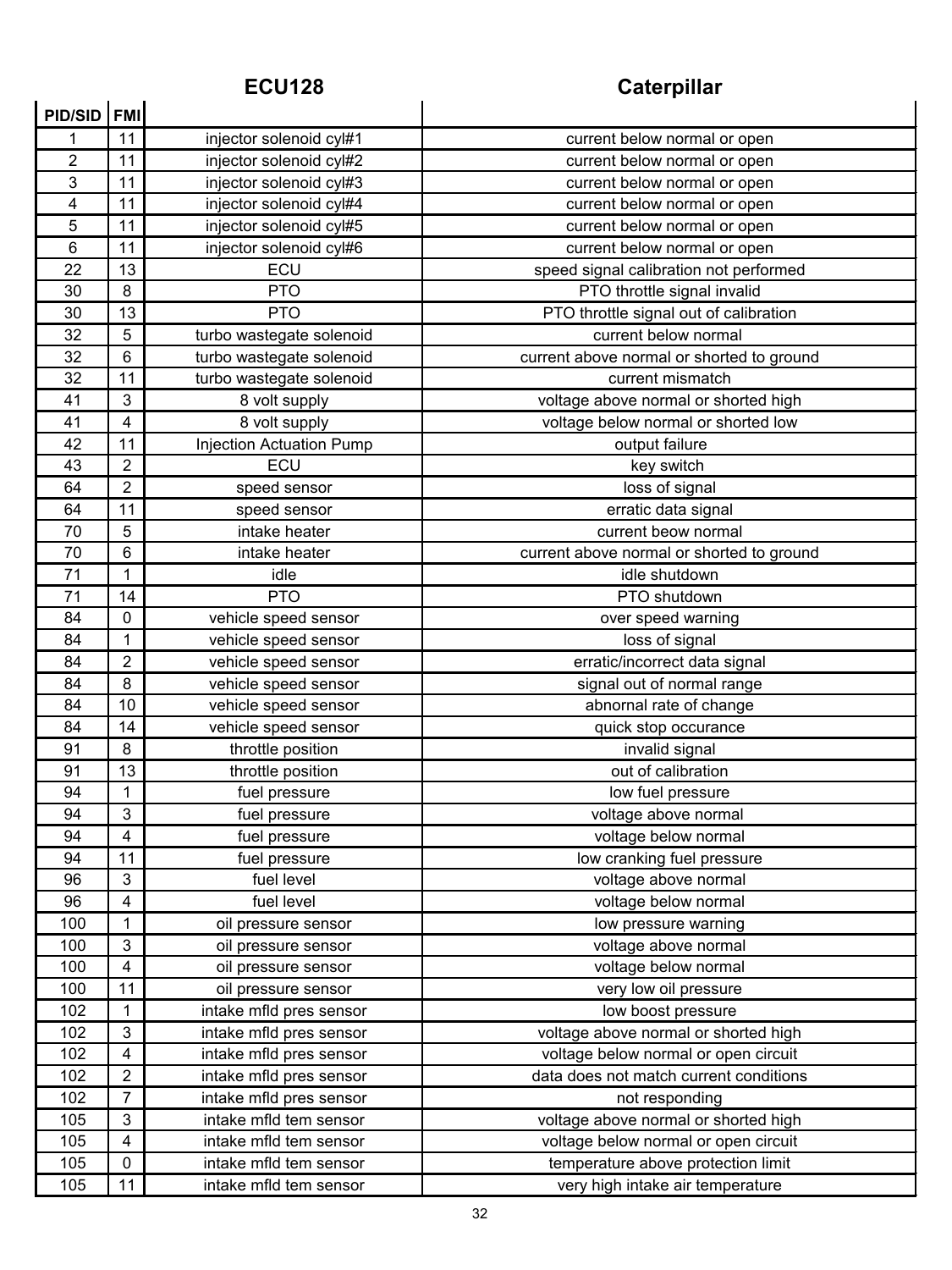### **ECU128 Caterpillar**

| PID/SID FMI |                         |                              |                                                              |
|-------------|-------------------------|------------------------------|--------------------------------------------------------------|
| 108         | 3                       | barometric pres sensor       | voltage above normal or shorted high                         |
| 108         | $\overline{\mathbf{4}}$ | barometric pres sensor       | voltage below normal or shorted low                          |
| 108         | $\overline{c}$          | barometric pres sensor       | erratic/incorrect data signal                                |
| 110         | 3                       | coolant temp sensor          | voltage above normal or shorted high                         |
| 110         | 4                       | coolant temp sensor          | voltage below normal or open circuit                         |
| 110         | 0                       | coolant temp sensor          | temperature above normal range                               |
| 110         | 11                      | coolant temp sensor          | very high coolant temperature                                |
| 111         | $\overline{2}$          | coolant level sensor         | invalid signal                                               |
| 111         | 3                       | coolant level sensor         | voltage above normal or shorted high                         |
| 111         | 4                       | coolant level sensor         | voltage below normal or open circuit                         |
| 111         | 1                       | coolant level sensor         | level below normal range                                     |
| 111         | 11                      | coolant level sensor         | very low coolant level                                       |
| 128         | 3                       | sec fuel level               | voltage below normal or shorted low                          |
| 128         | 4                       | sec fuel level               | voltage above normal or shorted high                         |
| 164         | $\overline{2}$          | injection actuation pressure | erratic signal                                               |
| 164         | 3                       | injection actuation pressure | voltage above normal                                         |
| 164         | $\overline{4}$          | injection actuation pressure | voltage below normal                                         |
| 164         | 0                       | injection actuation pressure | excessive pressure                                           |
| 164         | 11                      | injection actuation pressure | system failure                                               |
| 168         | $\overline{2}$          | <b>ECM</b> failure           | supply voltage intermittent                                  |
| 168         | 1                       | <b>ECM</b> failure           | supply voltage low                                           |
| 168         | 0                       | <b>ECM</b> failure           | supply voltage high                                          |
| 173         | 0                       | exhaust temperature          | derate for high exhaust temperature                          |
| 173         | 11                      | exhaust temperature          | derate for very high exhaust temperature                     |
| 186         | 4                       | <b>PTO</b>                   | PTO shutdown switch v oltage low                             |
| 186         | 14                      | <b>PTO</b>                   | PTO shutdown switch occurance                                |
| 190         | 0                       | engine speed                 | overspeed warning                                            |
| 190         | $\overline{2}$          | engine speed                 | loos of data signal                                          |
| 190         | 11                      | engine speed                 | erratic signal                                               |
| 224         | 11                      | theft deterent               | active signal                                                |
| 224         | 14                      | theft deterent               | active signal when cranking                                  |
| 231         | $\overline{2}$          | J1939 data                   | incorrect data fron J1939                                    |
| 231         | $\overline{11}$         | J1939 data                   | J1939 configuration                                          |
| 231         | 12                      | J1939 data                   | loss of data signal                                          |
| 231         | 14                      | J1939 data                   | transmission data link derate                                |
| 232         | 3                       | 5 volt supply                | voltage above normal                                         |
| 232         | 4                       | 5 volt supply                | voltage below normal                                         |
| 232         | 3                       | sensor supply                | voltage above normal or shorted high                         |
| 232         | 4                       | sensor supply                | voltage below normal or shorted low                          |
| 246         | 11                      | brake pedal switch1          | switch not responding                                        |
| 247         | 11                      | brake pedal switch2          | switch not responding                                        |
| 251         | 12                      | injector power supply        | low voltage for injector power supply                        |
| 251         | $\overline{2}$          | <b>ECM</b> failure           | igniton power lost to ecm                                    |
| 252         | 11                      | ECU                          | incorrect engine software                                    |
| 253         | $\overline{c}$          | ECU                          | customer or system parameters                                |
| 253         | 14                      | ECU                          | OEM parameter not programmed                                 |
| 311         | 14                      | <b>ATD</b>                   | active regeneration inhibited due to low exhaust temperature |
| 314         | 3                       | clean gas induction          | CGI pressure sensor voltage above normal                     |
| 314         | 4                       | clean gas induction          | CGI pressure sensor voltage below normal                     |